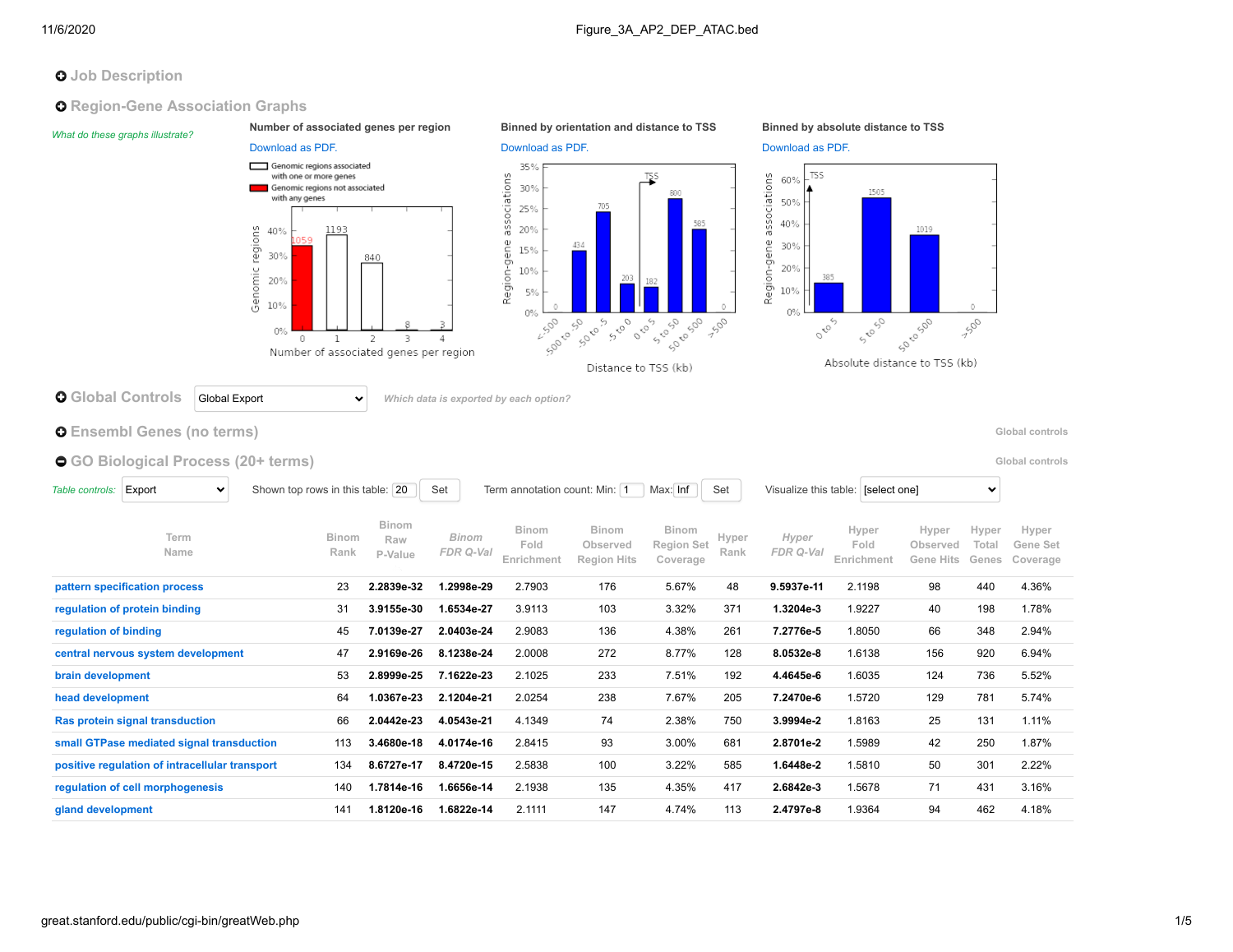| Term<br><b>Name</b>                         | <b>Binom</b><br>Rank | <b>Binom</b><br>Raw<br>P-Value | Binom<br>FDR Q-Val | <b>Binom</b><br>Fold<br>Enrichment | <b>Binom</b><br>Observed<br><b>Region Hits</b> | <b>Binom</b><br><b>Region Set</b><br>Coverage | Hyper<br>Rank | Hyper<br>FDR Q-Val | Hyper<br>Fold<br>Enrichment | Hyper<br>Observed<br>Gene<br><b>Hits</b> | Hyper<br>Total<br>Genes | Hyper<br>Gene Set<br>Coverage |
|---------------------------------------------|----------------------|--------------------------------|--------------------|------------------------------------|------------------------------------------------|-----------------------------------------------|---------------|--------------------|-----------------------------|------------------------------------------|-------------------------|-------------------------------|
| defense response to virus                   | 147                  | 9.4252e-16                     | 8.3929e-14         | 3.6380                             | 56                                             | 1.80%                                         | 504           | 8.7262e-3          | 1.8203                      | 35                                       | 183                     | 1.56%                         |
| metencephalon development                   | 151                  | 3.3094e-15                     | 2.8689e-13         | 3.3490                             | 60                                             | 1.93%                                         | 782           | 4.7604e-2          | 1.8128                      | 24                                       | 126                     | 1.07%                         |
| regulation of cellular protein localization | 156                  | 4.2193e-15                     | 3.5405e-13         | 2.0339                             | 146                                            | 4.71%                                         | 495           | 7.2730e-3          | 1.4450                      | 87                                       | 573                     | 3.87%                         |
| actin cytoskeleton organization             | 163                  | 6.6548e-15                     | 5.3443e-13         | 2.1692                             | 124                                            | 4.00%                                         | 589           | 1.7238e-2          | 1.4835                      | 65                                       | 417                     | 2.89%                         |
| protein heterotetramerization               | 166                  | 7.3753e-15                     | 5.8158e-13         | 7.9822                             | 25                                             | 0.81%                                         | 155           | 4.9257e-7          | 4.2299                      | 20                                       | 45                      | 0.89%                         |
| hindbrain development                       | 178                  | 1.8311e-14                     | 1.3466e-12         | 2.8239                             | 73                                             | 2.35%                                         | 443           | 4.4376e-3          | 1.9147                      | 34                                       | 169                     | 1.51%                         |
| muscle structure development                | 188                  | 5.3888e-14                     | 3.7521e-12         | 2.0113                             | 138                                            | 4.45%                                         | 127           | 8.0596e-8          | 1.8914                      | 94                                       | 473                     | 4.18%                         |
| response to virus                           | 189                  | 5.5440e-14                     | 3.8397e-12         | 2.8832                             | 68                                             | 2.19%                                         | 451           | 4.8427e-3          | 1.7236                      | 46                                       | 254                     | 2.05%                         |
| adult walking behavior                      | 190                  | 5.6152e-14                     | 3.8686e-12         | 5.2353                             | 33                                             | 1.06%                                         | 588           | 1.6819e-2          | 2.7856                      | 12                                       | 41                      | 0.53%                         |

The test set of 3,103 genomic regions picked 2,248 (11%) of all 21,395 genes.

*GO Biological Process* has 13,090 terms covering 17,925 (84%) of all 21,395 genes, and 1,163,819 term - gene associations.

13,090 ontology terms (100%) were tested using an annotation count range of [1, Inf].

**[GO Cellular Component](https://great-help.atlassian.net/wiki/spaces/GREAT/Gene+Ontology) (8 terms) [Global controls](http://great.stanford.edu/public/cgi-bin/greatWeb.php#global_controls_header) Global controls Global controls Global controls** 

| Table controls:              | Export<br>$\checkmark$      | Shown top rows in this table: 20 |                                | Set<br>Set<br>Term annotation count: Min: 1<br>Max: Inf |                                    |                                                |                                               |               |                    | Visualize this table: [select one]<br>$\checkmark$ |                                |                         |                               |  |
|------------------------------|-----------------------------|----------------------------------|--------------------------------|---------------------------------------------------------|------------------------------------|------------------------------------------------|-----------------------------------------------|---------------|--------------------|----------------------------------------------------|--------------------------------|-------------------------|-------------------------------|--|
|                              | Term<br>Name                | Binom<br>Rank                    | <b>Binom</b><br>Raw<br>P-Value | Binom<br>FDR Q-Val                                      | <b>Binom</b><br>Fold<br>Enrichment | <b>Binom</b><br>Observed<br><b>Region Hits</b> | <b>Binom</b><br><b>Region Set</b><br>Coverage | Hyper<br>Rank | Hyper<br>FDR Q-Val | Hyper<br>Fold<br>Enrichment                        | Hyper<br>Observed<br>Gene Hits | Hyper<br>Total<br>Genes | Hyper<br>Gene Set<br>Coverage |  |
| anchoring junction           |                             | 23                               | 1.2121e-18                     | 8.9277e-17                                              | 2.2088                             | 152                                            | 4.90%                                         | 27            | 5.7414e-4          | 1.5862                                             | 87                             | 522                     | 3.87%                         |  |
| adherens junction            |                             | 24                               | 1.2430e-17                     | 8.7734e-16                                              | 2.1888                             | 146                                            | 4.71%                                         | 31            | 3.4431e-3          | 1.5326                                             | 81                             | 503                     | 3.60%                         |  |
|                              | endoplasmic reticulum lumen | 50                               | 5.4844e-11                     | 1.8581e-9                                               | 3.3789                             | 41                                             | 1.32%                                         | 33            | 5.7393e-3          | 2.2031                                             | 25                             | 108                     | 1.11%                         |  |
| nuclear nucleosome           |                             | 56                               | 3.6967e-10                     | 1.1182e-8                                               | 7.4791                             | 17                                             | 0.55%                                         | 48            | 2.6663e-2          | 2.7856                                             | 12                             | 41                      | 0.53%                         |  |
| nucleosome                   |                             | 69                               | 1.0227e-6                      | 2.5109e-5                                               | 3.4468                             | 22                                             | 0.71%                                         | 9             | 5.3360e-6          | 2.7423                                             | 34                             | 118                     | 1.51%                         |  |
|                              | cell-cell adherens junction | 70                               | 1.0369e-6                      | 2.5093e-5                                               | 2.4733                             | 37                                             | 1.19%                                         | 15            | 6.3112e-5          | 2.7192                                             | 28                             | 98                      | 1.25%                         |  |
| <b>DNA packaging complex</b> |                             | 72                               | 7.2118e-6                      | 1.6968e-4                                               | 3.0419                             | 22                                             | 0.71%                                         | 11            | 2.5357e-5          | 2.5682                                             | 34                             | 126                     | 1.51%                         |  |
| basement membrane            |                             | 86                               | 1.3524e-4                      | 2.6640e-3                                               | 2.1080                             | 31                                             | 1.00%                                         | 26            | 5.8999e-4          | 2.5312                                             | 25                             | 94                      | 1.11%                         |  |

The test set of 3,103 genomic regions picked 2,248 (11%) of all 21,395 genes.

*GO Cellular Component* has 1,694 terms covering 19,074 (89%) of all 21,395 genes, and 371,380 term - gene associations.

1,694 ontology terms (100%) were tested using an annotation count range of [1, Inf].

**[GO Molecular Function](https://great-help.atlassian.net/wiki/spaces/GREAT/Gene+Ontology) (4 terms) [Global controls](http://great.stanford.edu/public/cgi-bin/greatWeb.php#global_controls_header) Global controls Global controls Global controls** 

[Table controls:](https://great-help.atlassian.net/wiki/spaces/GREAT/pages/655462/Output#Output-OntologyTableControls) Export v Shown top rows in this table: 20 Set Term annotation count: Min: 1 Max: Inf Set Visualize this table: [select one]

 $\checkmark$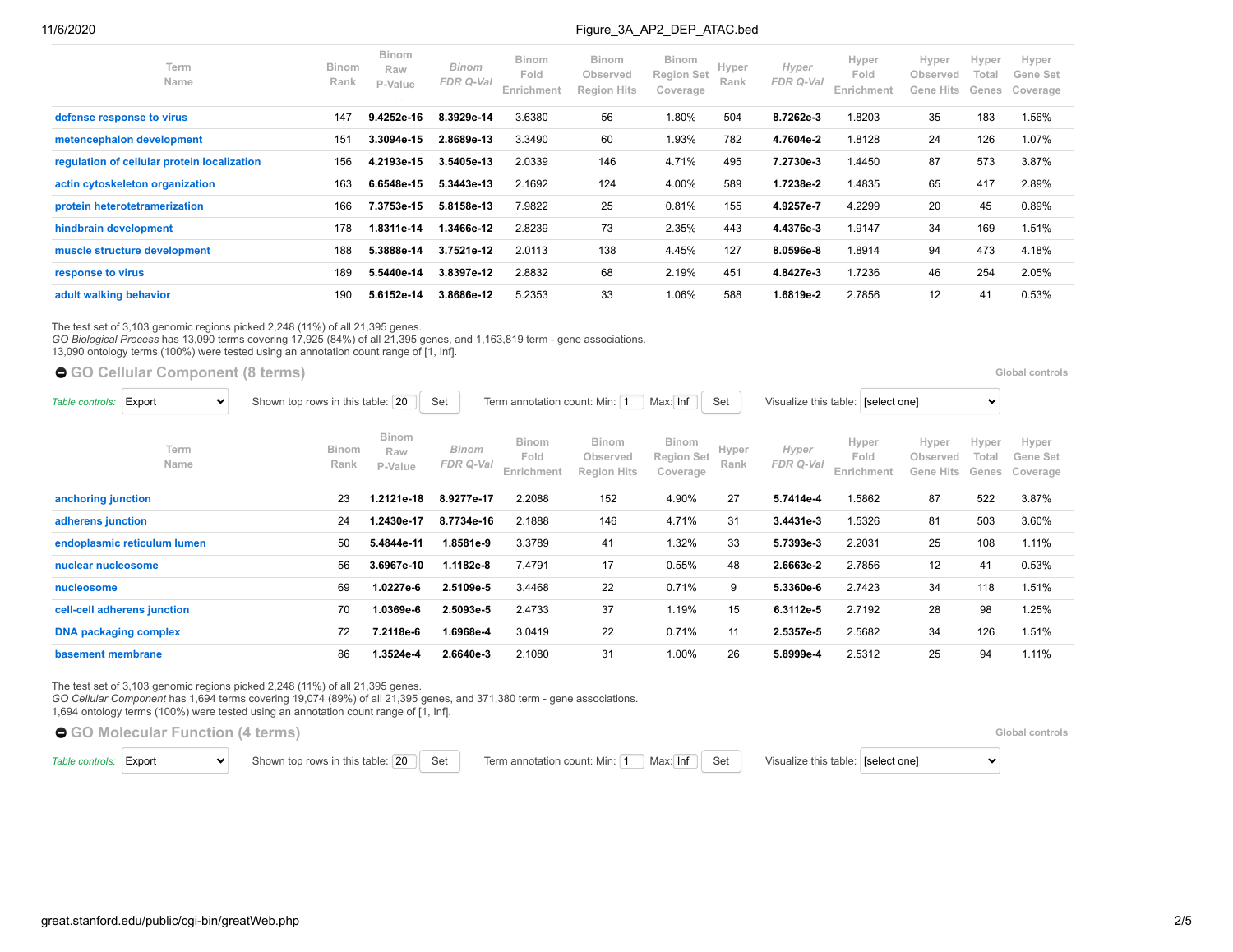| Term<br>Name                       | <b>Binom</b><br>Rank | <b>Binom</b><br>Raw<br>P-Value | <b>Binom</b><br><b>FDR Q-Val</b> | <b>Binom</b><br>Fold<br>Enrichment | <b>Binom</b><br><b>Observed</b><br><b>Region Hits</b> | <b>Binom</b><br><b>Region Set</b><br>Coverage | Hyper<br>Rank | Hyper<br><b>FDR Q-Val</b> | Hyper<br>Fold<br>Enrichment | Hyper<br>Observed | <b>Hyper</b><br>Total | Hyper<br>Gene Set<br>Gene Hits Genes Coverage |
|------------------------------------|----------------------|--------------------------------|----------------------------------|------------------------------------|-------------------------------------------------------|-----------------------------------------------|---------------|---------------------------|-----------------------------|-------------------|-----------------------|-----------------------------------------------|
| type I interferon receptor binding | 13                   | 3.3247e-15                     | 1.0565e-12                       | 20.5527                            | 15                                                    | 0.48%                                         | 11            | 3.3779e-4                 | 4.2982                      | 14                | 31                    | 0.62%                                         |
| frizzled binding                   | 48                   | 1.6529e-7                      | 1.4225e-5                        | 3.8536                             | 22                                                    | 0.71%                                         | 14            | 4.7547e-3                 | 3.5064                      | 14                | 38                    | 0.62%                                         |
| S100 protein binding               | 86                   | 6.5131e-5                      | 3.1286e-3                        | 5.3566                             | 9                                                     | 0.29%                                         | 22            | 2.5432e-2                 | 5.1247                      |                   |                       | 0.31%                                         |
| beta-catenin binding               | 88                   | 7.6381e-5                      | 3.5856e-3                        | 2.2841                             | 28                                                    | 0.90%                                         | 18            | .3020e-2                  | 2.4983                      | 21                | 80                    | 0.93%                                         |

The test set of 3,103 genomic regions picked 2,248 (11%) of all 21,395 genes. *GO Molecular Function* has 4,131 terms covering 17,189 (80%) of all 21,395 genes, and 227,341 term - gene associations.

4,131 ontology terms (100%) were tested using an annotation count range of [1, Inf].

**[Human Phenotype](https://great-help.atlassian.net/wiki/spaces/GREAT/Human+Phenotype) (20+ terms) [Global controls](http://great.stanford.edu/public/cgi-bin/greatWeb.php#global_controls_header) Global controls Global controls Global controls** 

| Table controls:          | Export<br>$\checkmark$                   | Shown top rows in this table: 20 |                                | Set                       | Term annotation count: Min: 1 |                                                |                                               | Max: Inf<br>Set |                    | Visualize this table: [select one] |                                       |                         |                               |
|--------------------------|------------------------------------------|----------------------------------|--------------------------------|---------------------------|-------------------------------|------------------------------------------------|-----------------------------------------------|-----------------|--------------------|------------------------------------|---------------------------------------|-------------------------|-------------------------------|
|                          | Term<br>Name                             | <b>Binom</b><br>Rank             | <b>Binom</b><br>Raw<br>P-Value | <b>Binom</b><br>FDR Q-Val | Binom<br>Fold<br>Enrichment   | <b>Binom</b><br>Observed<br><b>Region Hits</b> | <b>Binom</b><br><b>Region Set</b><br>Coverage | Hyper<br>Rank   | Hyper<br>FDR Q-Val | Hyper<br>Fold<br>Enrichment        | Hyper<br>Observed<br><b>Gene Hits</b> | Hyper<br>Total<br>Genes | Hyper<br>Gene Set<br>Coverage |
|                          | Functional abnormality of the middle ear | 17                               | 1.1778e-33                     | 4.5718e-31                | 6.1359                        | 74                                             | 2.38%                                         | 97              | 4.0674e-2          | 2.2325                             | 19                                    | 81                      | 0.85%                         |
|                          | <b>Limited elbow movement</b>            | 46                               | 4.9100e-11                     | 7.0437e-9                 | 4.0397                        | 33                                             | 1.06%                                         | 69              | 2.8787e-2          | 2.4128                             | 18                                    | 71                      | 0.80%                         |
| <b>Sparse hair</b>       |                                          | 52                               | 1.4130e-10                     | 1.7932e-8                 | 2.8990                        | 49                                             | 1.58%                                         | 13              | 3.9849e-3          | 2.2560                             | 32                                    | 135                     | 1.42%                         |
|                          | <b>Abnormality of hair density</b>       | 54                               | 3.3501e-10                     | 4.0939e-8                 | 2.8231                        | 49                                             | 1.58%                                         | 19              | 5.1740e-3          | 2.1910                             | 32                                    | 139                     | 1.42%                         |
| <b>Cleft lip</b>         |                                          | 59                               | 1.2060e-9                      | 1.3489e-7                 | 2.8569                        | 45                                             | 1.45%                                         | $\mathbf{1}$    | 1.2962e-3          | 2.7879                             | 29                                    | 99                      | 1.29%                         |
|                          | <b>Limitation of joint mobility</b>      | 63                               | 5.3272e-9                      | 5.5800e-7                 | 2.8759                        | 41                                             | 1.32%                                         | 74              | 3.2566e-2          | 2.0512                             | 25                                    | 116                     | 1.11%                         |
|                          | Aplasia/Hypoplasia of the eyebrow        | 65                               | 9.6810e-9                      | 9.8285e-7                 | 3.4023                        | 31                                             | 1.00%                                         | 45              | 1.7114e-2          | 2.5115                             | 19                                    | 72                      | 0.85%                         |
| <b>Syndactyly</b>        |                                          | 66                               | 1.1190e-8                      | 1.1189e-6                 | 2.5244                        | 49                                             | 1.58%                                         | 17              | 4.2162e-3          | 2.2230                             | 32                                    | 137                     | 1.42%                         |
|                          | <b>Regional abnormality of skin</b>      | 69                               | 1.5129e-8                      | 1.4469e-6                 | 2.4994                        | 49                                             | 1.58%                                         | 47              | 1.6571e-2          | 2.0071                             | 31                                    | 147                     | 1.38%                         |
| <b>Cleft upper lip</b>   |                                          | 73                               | 2.1284e-8                      | 1.9240e-6                 | 2.7322                        | 41                                             | 1.32%                                         | $\overline{7}$  | 2.0747e-3          | 2.6608                             | 26                                    | 93                      | 1.16%                         |
| <b>Cleft palate</b>      |                                          | 75                               | 2.2795e-8                      | 2.0056e-6                 | 2.1505                        | 65                                             | 2.09%                                         | 10              | 4.1233e-3          | 1.9736                             | 45                                    | 217                     | 2.00%                         |
| <b>Oral cleft</b>        |                                          | 76                               | 3.2068e-8                      | 2.7844e-6                 | 2.0763                        | 69                                             | 2.22%                                         | 6               | 1.7865e-3          | 2.0015                             | 49                                    | 233                     | 2.18%                         |
|                          | Abnormality of the hard palate           | 81                               | 6.3399e-8                      | 5.1651e-6                 | 2.0760                        | 66                                             | 2.13%                                         | 9               | 3.2742e-3          | 1.9810                             | 46                                    | 221                     | 2.05%                         |
|                          | Aplasia/Hypoplasia affecting the eye     | 86                               | 9.1991e-8                      | 7.0587e-6                 | 2.2063                        | 56                                             | 1.80%                                         | 23              | 5.6627e-3          | 2.0355                             | 37                                    | 173                     | 1.65%                         |
|                          | Abnormality of thumb phalanx             | 88                               | 1.2509e-7                      | 9.3801e-6                 | 3.0258                        | 31                                             | 1.00%                                         | 33              | 1.2469e-2          | 2.6207                             | 19                                    | 69                      | 0.85%                         |
| <b>Clinodactyly</b>      |                                          | 94                               | 2.8547e-7                      | 2.0041e-5                 | 2.2828                        | 48                                             | 1.55%                                         | 65              | 2.8012e-2          | 1.9423                             | 30                                    | 147                     | 1.33%                         |
| <b>Microphthalmia</b>    |                                          | 97                               | 3.1997e-7                      | 2.1768e-5                 | 2.3725                        | 44                                             | 1.42%                                         | 12              | 3.7257e-3          | 2.3050                             | 31                                    | 128                     | 1.38%                         |
| <b>Finger syndactyly</b> |                                          | 109                              | 9.1930e-7                      | 5.5655e-5                 | 3.3557                        | 23                                             | 0.74%                                         | 3               | 2.4568e-3          | 3.8069                             | 16                                    | 40                      | 0.71%                         |
|                          | Triangular shaped phalanges of the hand  | 111                              | 1.0230e-6                      | 6.0820e-5                 | 2.7346                        | 31                                             | 1.00%                                         | 58              | 2.3789e-2          | 2.4111                             | 19                                    | 75                      | 0.85%                         |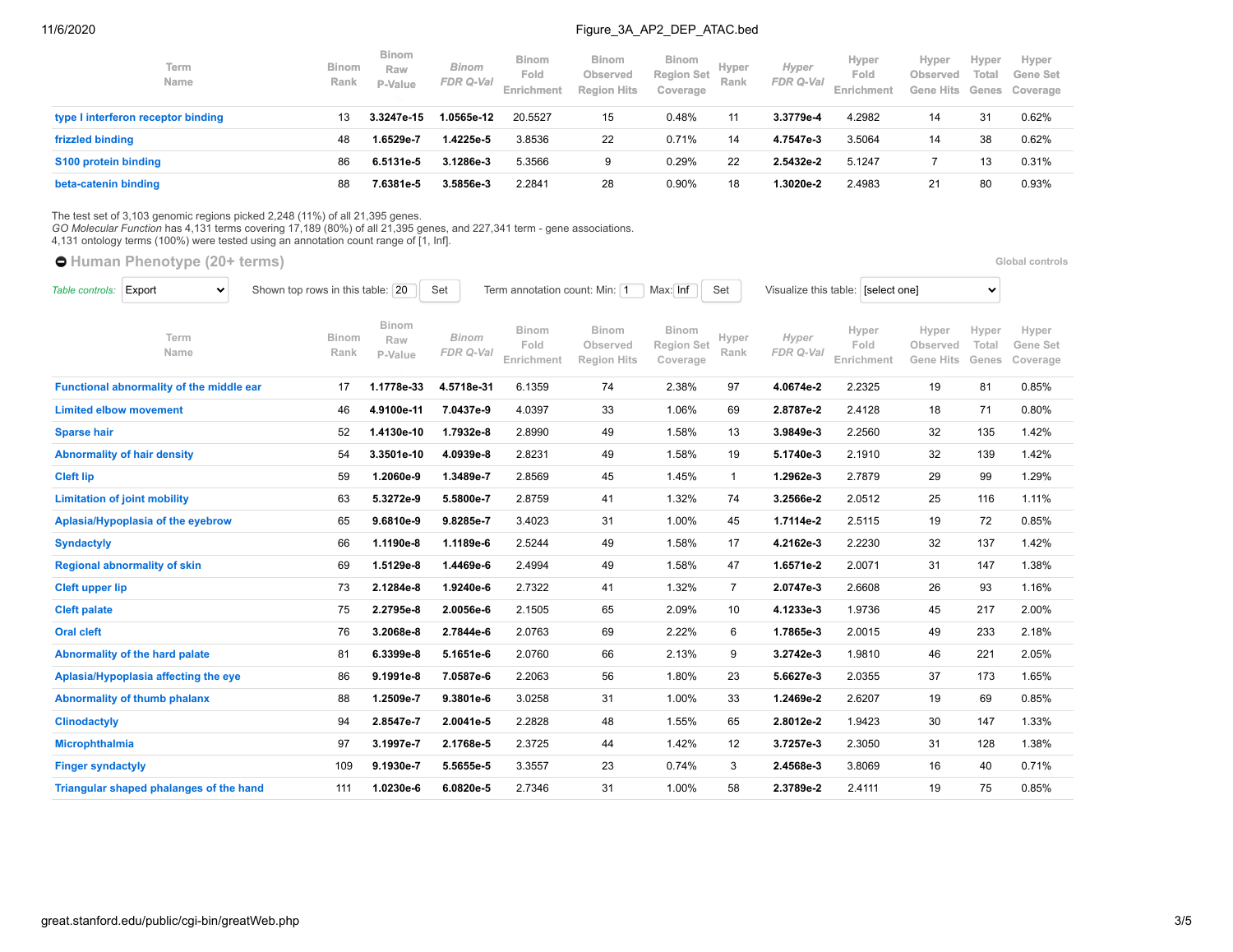| Abnormal morphology of bones of the upper<br><b>limbs</b> | 112                  | 1.1005e-6                      | 6.4839e-5            | 2.1937                      |                                         | 1.51%                                         | 35 | 1.2072e-2          | 2.0440                      |                                                              | 149   | 1.42% |  |
|-----------------------------------------------------------|----------------------|--------------------------------|----------------------|-----------------------------|-----------------------------------------|-----------------------------------------------|----|--------------------|-----------------------------|--------------------------------------------------------------|-------|-------|--|
| Term<br>Name                                              | <b>Binom</b><br>Rank | <b>Binom</b><br>Raw<br>P-Value | Binom<br>FDR Q-Val _ | Binom<br>Fold<br>Enrichment | Binom<br>Observed<br><b>Region Hits</b> | Binom<br>Binom<br>Region Set Rank<br>Coverage |    | Hyper<br>FDR Q-Val | Hyper<br>Fold<br>Enrichment | Hyper<br>Observed Total Gene Set<br>Gene Hits Genes Coverage | Hyper | Hyper |  |

The test set of 3,103 genomic regions picked 2,248 (11%) of all 21,395 genes.<br>*Human Phenotype* has 6,599 terms covering 3,215 (15%) of all 21,395 genes, and 244,972 term - gene associations.<br>6,599 ontology terms (100%) we

|                        | <b>O</b> Mouse Phenotype Single KO (20+ terms)<br>Global controls |  |                                  |                                |                           |                                    |                                                |                                               |               |                                    |                             |                                |                         |                               |
|------------------------|-------------------------------------------------------------------|--|----------------------------------|--------------------------------|---------------------------|------------------------------------|------------------------------------------------|-----------------------------------------------|---------------|------------------------------------|-----------------------------|--------------------------------|-------------------------|-------------------------------|
| Table controls: Export | $\checkmark$                                                      |  | Shown top rows in this table: 20 |                                | Set                       | Term annotation count: Min: 1      |                                                | Max: Inf                                      | Set           | Visualize this table: [select one] | $\checkmark$                |                                |                         |                               |
|                        | Term<br>Name                                                      |  | <b>Binom</b><br>Rank             | <b>Binom</b><br>Raw<br>P-Value | <b>Binom</b><br>FDR Q-Val | <b>Binom</b><br>Fold<br>Enrichment | <b>Binom</b><br>Observed<br><b>Region Hits</b> | <b>Binom</b><br><b>Region Set</b><br>Coverage | Hyper<br>Rank | Hyper<br>FDR Q-Val                 | Hyper<br>Fold<br>Enrichment | Hyper<br>Observed<br>Gene Hits | Hyper<br>Total<br>Genes | Hyper<br>Gene Set<br>Coverage |
|                        | abnormal trachea morphology                                       |  | 17                               | 1.3432e-31                     | 7.2452e-29                | 6.0599                             | 70                                             | 2.26%                                         | 526           | 3.1097e-2                          | 2.2069                      | 16                             | 69                      | 0.71%                         |
|                        | abnormal brain ventricular system morphology                      |  | 28                               | 1.3143e-19                     | 4.3044e-17                | 2.7250                             | 108                                            | 3.48%                                         | 645           | 4.7009e-2                          | 1.5173                      | 44                             | 276                     | 1.96%                         |
|                        | postnatal lethality, incomplete penetrance                        |  | 31                               | 5.9181e-19                     | 1.7506e-16                | 2.0694                             | 179                                            | 5.77%                                         | 86            | 2.1858e-5                          | 1.6602                      | 101                            | 579                     | 4.49%                         |
|                        | abnormal erythrocyte morphology                                   |  | 35                               | 1.2254e-18                     | 3.2106e-16                | 2.0537                             | 179                                            | 5.77%                                         | 329           | 8.9542e-3                          | 1.3902                      | 104                            | 712                     | 4.63%                         |
|                        | abnormal brain development                                        |  | 37                               | 4.4079e-18                     | 1.0925e-15                | 2.0357                             | 177                                            | 5.70%                                         | 104           | 5.2967e-5                          | 1.6237                      | 101                            | 592                     | 4.49%                         |
| morphology             | abnormal esophageal smooth muscle                                 |  | 80                               | 2.7347e-9                      | 3.1347e-7                 | 14.9062                            | 10                                             | 0.32%                                         | 258           | 4.3216e-3                          | 9.5173                      | $\overline{4}$                 | $\overline{4}$          | 0.18%                         |
| membrane morphology    | abnormal renal glomerulus basement                                |  | 97                               | 5.9975e-8                      | 5.6698e-6                 | 4.0934                             | 22                                             | 0.71%                                         | 125           | 1.4487e-4                          | 3.8584                      | 15                             | 37                      | 0.67%                         |
| abnormal hair growth   |                                                                   |  | 109                              | 2.4744e-7                      | 2.0817e-5                 | 2.1053                             | 58                                             | 1.87%                                         | 90            | 3.0880e-5                          | 2.1506                      | 47                             | 208                     | 2.09%                         |
|                        | abnormal esophagus development                                    |  | 122                              | 7.5993e-7                      | 5.7120e-5                 | 9.4344                             | 9                                              | 0.29%                                         | 164           | 7.1321e-4                          | 9.5173                      | 5                              | 5                       | 0.22%                         |
|                        | abnormal cornea morphology                                        |  | 126                              | 9.6236e-7                      | 7.0038e-5                 | 2.1445                             | 50                                             | 1.61%                                         | 80            | 1.3037e-5                          | 2.3649                      | 41                             | 165                     | 1.82%                         |
|                        | abnormal incisor morphology                                       |  | 129                              | 1.0342e-6                      | 7.3513e-5                 | 2.5492                             | 35                                             | 1.13%                                         | 178           | 9.5195e-4                          | 2.5453                      | 23                             | 86                      | 1.02%                         |
|                        | abnormal keratinocyte morphology                                  |  | 134                              | 1.3741e-6                      | 9.4035e-5                 | 3.3836                             | 22                                             | 0.71%                                         | 222           | 3.1107e-3                          | 2.9742                      | 15                             | 48                      | 0.67%                         |
| membrane thickness     | abnormal renal glomerulus basement                                |  | 139                              | 1.8537e-6                      | 1.2229e-4                 | 4.3169                             | 16                                             | 0.52%                                         | 224           | 3.2176e-3                          | 3.9656                      | 10                             | 24                      | 0.44%                         |
| alopecia               |                                                                   |  | 141                              | 1.8843e-6                      | 1.2254e-4                 | 2.5189                             | 34                                             | 1.10%                                         | 102           | 5.0241e-5                          | 2.7192                      | 28                             | 98                      | 1.25%                         |
| abnormal eye size      |                                                                   |  | 147                              | 2.9844e-6                      | 1.8617e-4                 | 2.0245                             | 52                                             | 1.68%                                         | 115           | 9.2589e-5                          | 2.1800                      | 41                             | 179                     | 1.82%                         |
|                        | abnormal cranial suture morphology                                |  | 152                              | 4.0612e-6                      | 2.4501e-4                 | 2.8994                             | 25                                             | 0.81%                                         | 103           | 5.2780e-5                          | 3.4775                      | 19                             | 52                      | 0.85%                         |
| microphthalmia         |                                                                   |  | 161                              | 6.1808e-6                      | 3.5204e-4                 | 2.0174                             | 49                                             | 1.58%                                         | 112           | 8.7548e-5                          | 2.2360                      | 39                             | 166                     | 1.73%                         |
| thick epidermis        |                                                                   |  | 171                              | 1.1351e-5                      | 6.0872e-4                 | 2.6634                             | 26                                             | 0.84%                                         | 157           | 5.7890e-4                          | 2.7759                      | 21                             | 72                      | 0.93%                         |
| morphology             | abnormal palatine bone horizontal plate                           |  | 173                              | 1.2354e-5                      | 6.5482e-4                 | 3.5259                             | 17                                             | 0.55%                                         | 198           | 2.0482e-3                          | 3.8774                      | 11                             | 27                      | 0.49%                         |